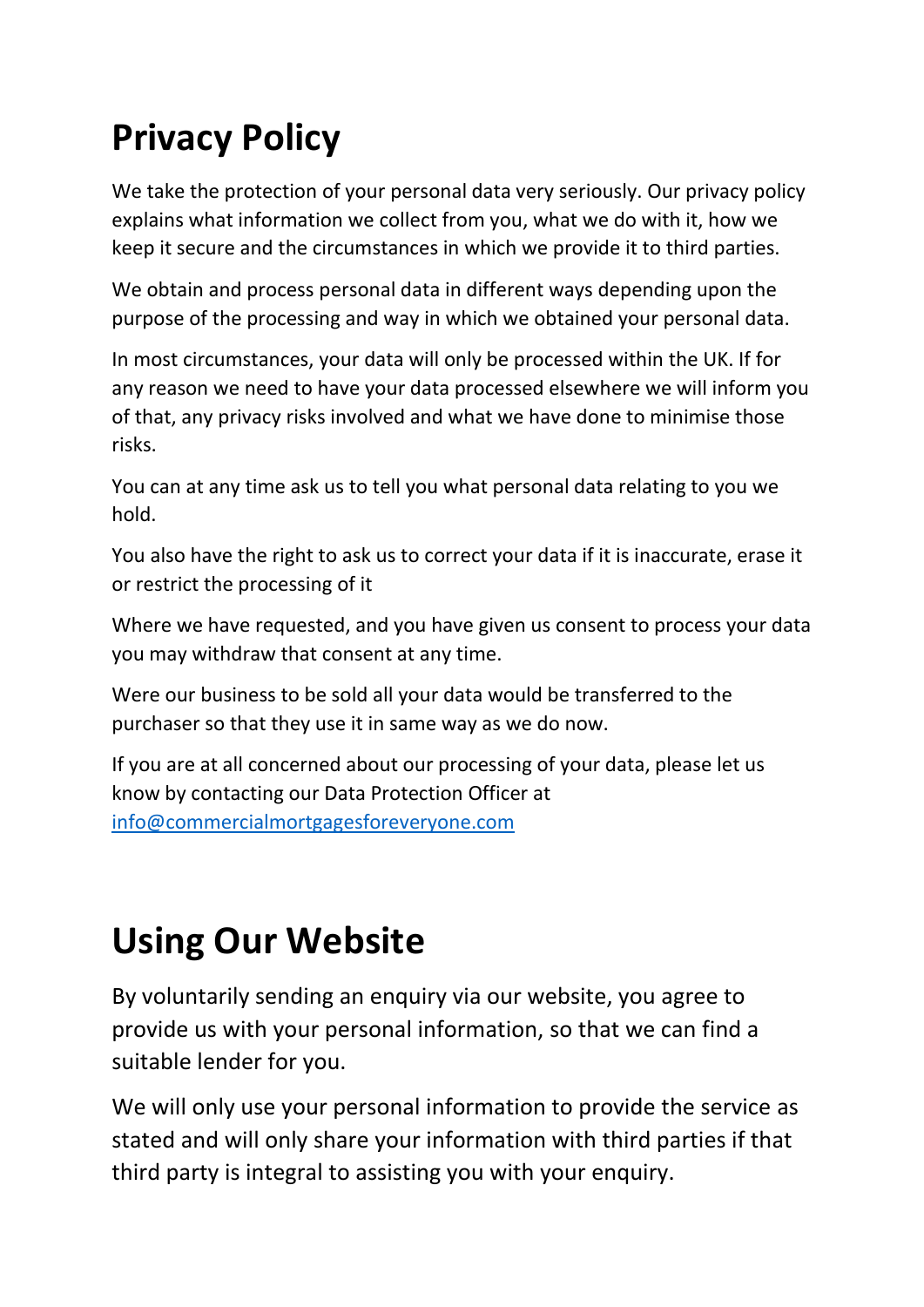If you send an enquiry via our website on behalf of another person, you must first ensure that you have permission of that person to provide their personal information and ensure that they understand the purpose of our service and consent to being contacted directly.

### **Customer Data**

As an individual acting on behalf of a commercial entity (a so-called "corporate subscriber") we collect certain data from you:

- Name and work address
- Email address
- Telephone numbers
- Job title/role
- History of our communications to and from you
- Proof of ID
- Proof of address/residency

#### **Purpose**

We process your data to contact you in your business capacity and to record our contacts with you.

# **Security**

Keeping information about you secure is very important to us and certain sections of the site may encrypt data using SSL or a comparable standard. However, no data transmission over the internet can be guaranteed to be totally secure. As a result, whilst